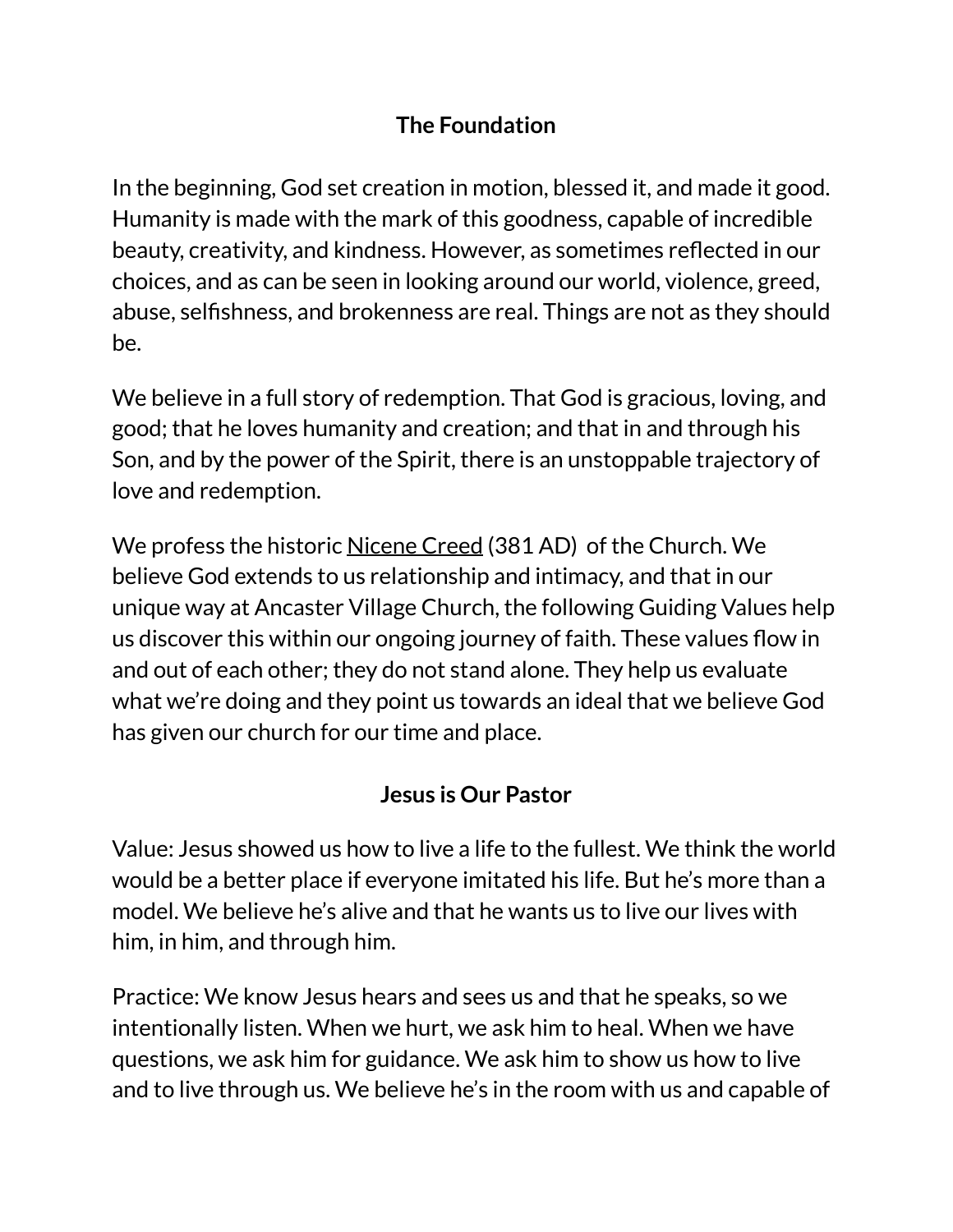amazing things. We have a desire to see and experience the mystery of him doing signs and wonders in our midst. Among other activities, we intentionally gather once a week to participate in these things together, to worship, give thanks, discuss the Scriptures, and partake in the Communion Table.

#### **We Practise Faith Together**

Value: We believe that intellectual integrity, honesty, open conversation, vulnerability, doubt, and discussion are invaluable and helpful in our faith formation. We celebrate that at AVC you do not have to put on a facade; you can be yourself. We want to be a space for people to belong as they reflect on their faith and the church. AVC is a place for those who are tired, have been wounded, and looking for something fresh.

Practice: We create space for discussion and asking questions. We talk about current issues in our world that matter. Our approach to the authoritative, inspired, and sacred Bible is that it offers us stories and insights into this great project called life. We share our lives with each other, submitting our circumstances to ask each other for help, to listen, and to walk with us in faith. We're not afraid of admitting that we may not always have the answer.

# **Following Spirit's Voice**

Value: We believe that consensus is possible as we discern the voice of the Spirit together in community. We believe that the Spirit speaks, guides, and is always interested in seeing her church work for the goodness of God's plan of redemption.

Practice: Our decision-making structure and governance model is completely based on Spirit-led processes of discernment. We take the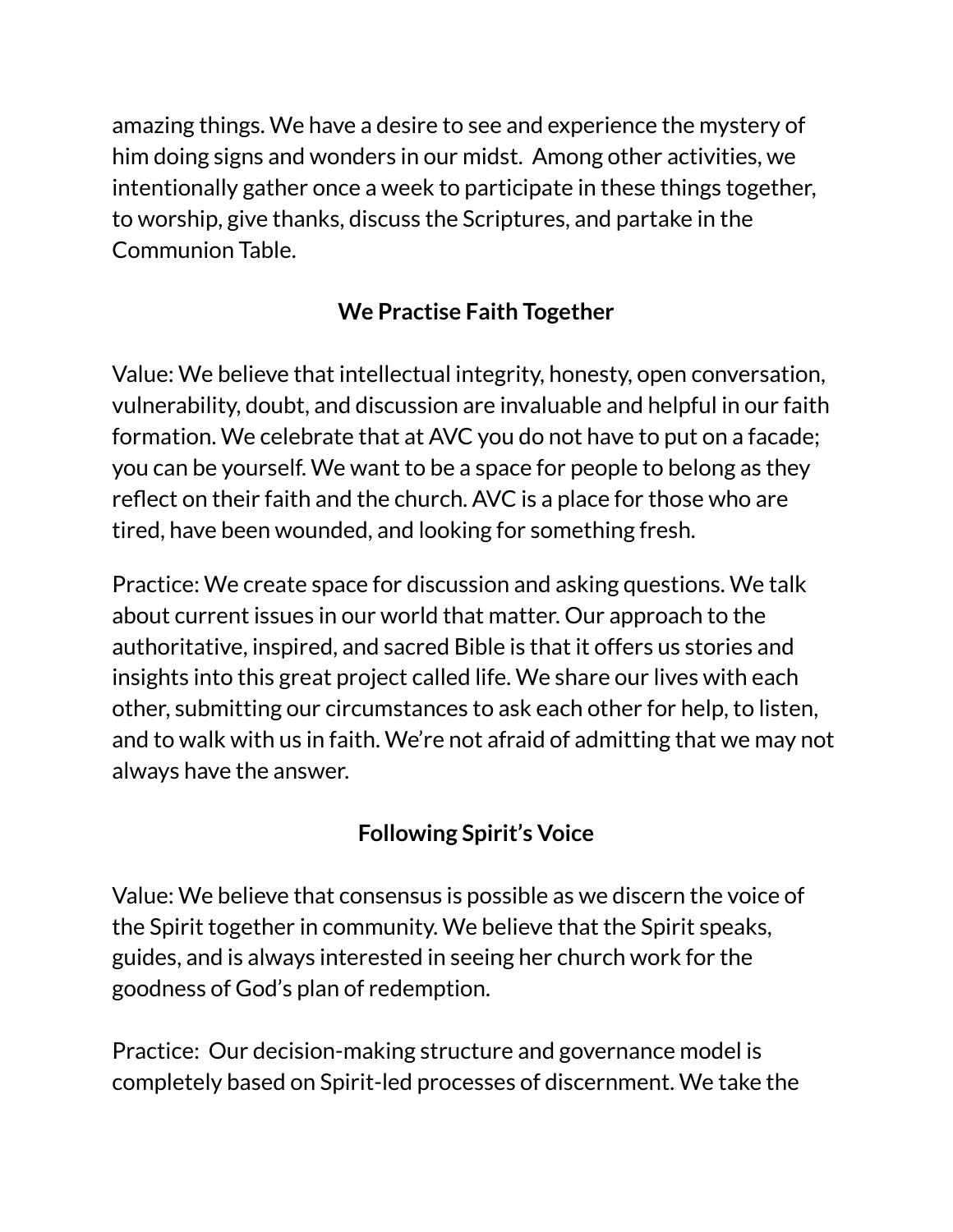necessary time to practice listening prayer together as a community. We teach the practice of listening prayer. We encourage everyone at AVC to participate in this humbling and exciting experience.

## **A Safe Place**

Value: Those who feel marginalized, pushed aside, or unheard should feel safe at AVC. In God's love there is justice, compassion, equity, equality, intrinsic worth, and dignity for all. AVC is a community where all followers of Jesus — young to old, single, married, divorced, widowed, of any ethnicity, of any ability, race, sexual orientation, and gender identity — who regularly participate in the life and Guiding Values of AVC are welcomed to consider all areas of leadership and service. The ground before the Communion Table is level for all, and all are welcome there.

Practice: We do our best to meet all people with love and inclusion, wanting to hear their story, share in their journey, and learn from them. People are given space to share and join in service together as they are comfortable.

## **Our Faith Shapes Our Practices and Priorities**

Value: We believe words need action. Our faith shapes daily practices in ourselves, at home, in the church, in our community, and around the world.

Practice: We attempt to connect our faith, discussions, teaching, and spiritual practices with how we live. We intentionally create experiences and places to practice our beliefs, take risks, show mercy, fight for justice, and to pursue reconciliation. In this way we believe our practices in church should empower us to be a people living as reflections of Jesus in our community. To that end, we strive for balance between our time in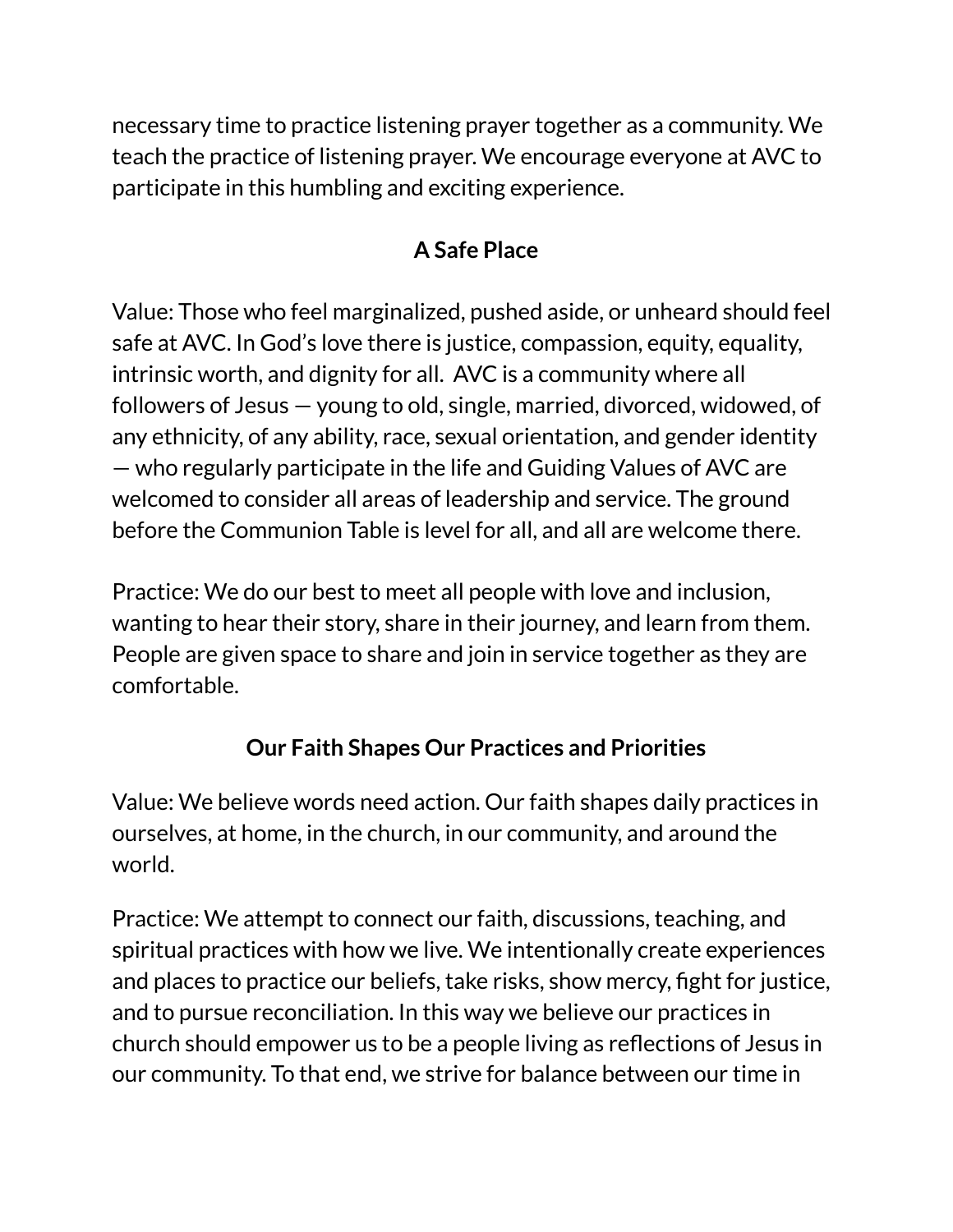church and in the community and purposeful reflection in how we spend our time.

#### **We're Here to Serve Our Community**

Value: We want to generously serve and care for our community, encouraging and helping it to be a great place to live, work, and play.

Practice: We choose to purposefully invest our time, talents, and resources in projects, events, and organizations that serve our community before creating our own versions of those things.

## **We Like to Eat**

Value: Everybody eats, and food brings people together. Our relationships go deeper, laughter and stories are shared, and we become better listeners when we meet around a table to eat and drink together.

Practice: From our first days meeting in Ancaster's Coach & Lantern Pub, food has been a part of our gatherings. We eat together. Once a month we potluck. We encourage the practice of hospitality in our homes. When life overwhelms someone, we take them food.

#### **We Know Your Name**

Value: We know your name. You have something that makes us better. Being a church means that everyone plays a part. Our small size creates the environment for our values to thrive, to be quick to adapt, and to be responsive to our community's needs.

Practice: Everyone gets involved in something; everyone lends a hand. Our weekly gathering, work in the community, and care for each other happens because everyone participates. As we do things purposefully and